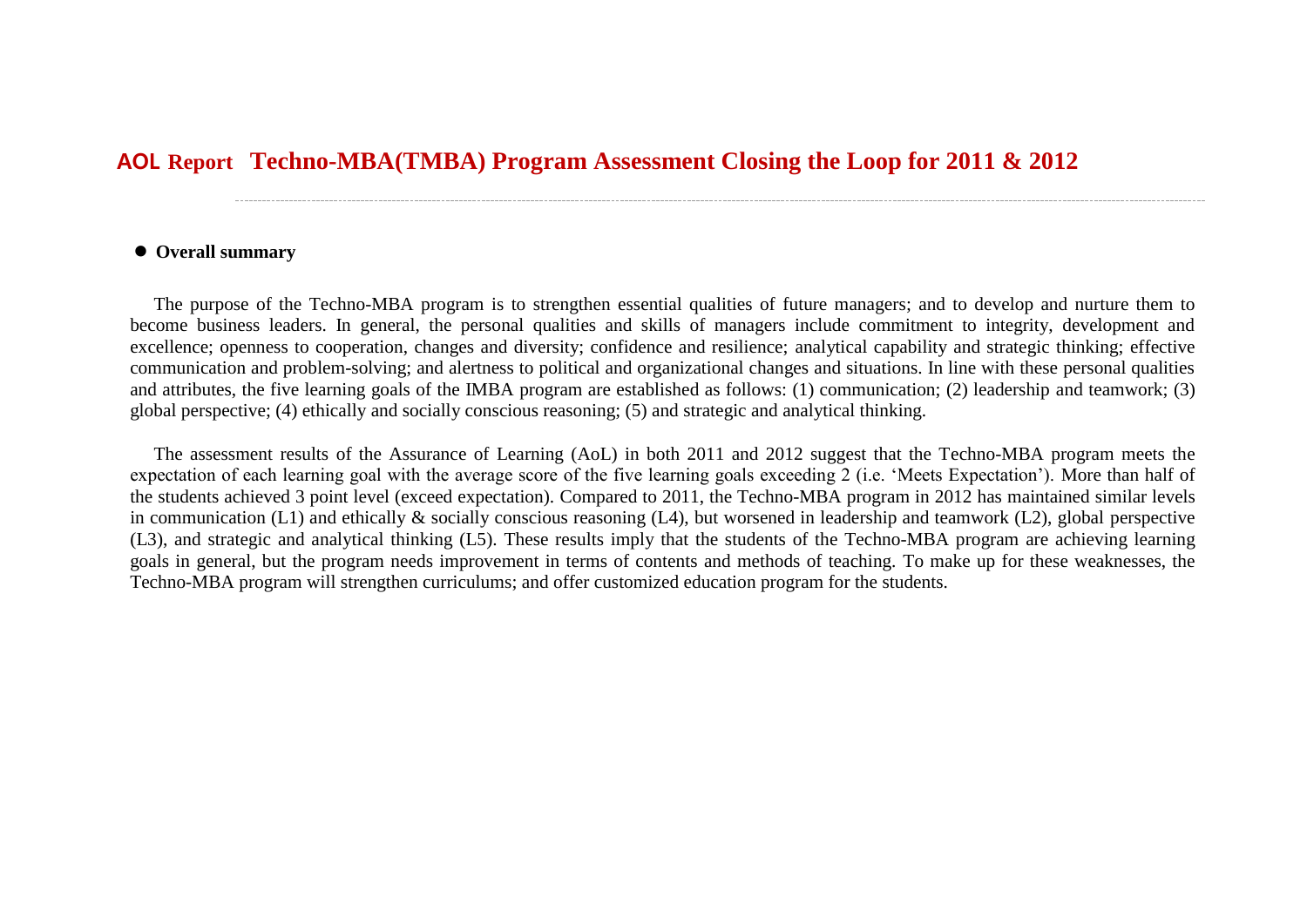## **•** Assessment

| <b>Learning Goal</b>                        | <b>Learning Objectives</b>                                                       | Course                                                        | Performance |        |               |                 |                                                                                                                                                                                                               |
|---------------------------------------------|----------------------------------------------------------------------------------|---------------------------------------------------------------|-------------|--------|---------------|-----------------|---------------------------------------------------------------------------------------------------------------------------------------------------------------------------------------------------------------|
|                                             |                                                                                  |                                                               | Level (%)   |        |               | Date            | <b>Result</b>                                                                                                                                                                                                 |
|                                             |                                                                                  |                                                               | 3point      | 2point | <b>1point</b> | <b>Measured</b> |                                                                                                                                                                                                               |
|                                             |                                                                                  | MGT 511E Strategic                                            | 64.9%       | 33.3%  | 1.8%          | 2011Fall        | Average score of the learning goal                                                                                                                                                                            |
|                                             | (L11) Our student will                                                           | Management                                                    | 53.1%       | 44.5%  | 2.3%          | 2012Fall        | L1 exceeds 2 point (satisfactory)<br>and more than half of the students<br>achieved 3 point (exceed<br>expectation level. Compared to<br>2011, the percentage of 3 point in<br>L1 decreased in 2012. 2 points |
| (L1) Communication<br>Our graduates will be | produce professional<br>business documents                                       | MGT530E Operations<br>Strategy and Supply Chain<br>Management | 60.6%       | 34.0%  | 5.3%          | 2012Fall        |                                                                                                                                                                                                               |
| effective                                   |                                                                                  | MGT 511E Strategic                                            | 63.3%       | 34.4%  | 2.4%          | 2011Fall        |                                                                                                                                                                                                               |
| communicators                               | (L12) Our students will                                                          | Management                                                    | 57.6%       | 38.8%  | 3.6%          | 2012Fall        | increased on the other hand. To                                                                                                                                                                               |
|                                             | deliver effective<br>presentation accompanied<br>with proper media<br>technology | MGT530E Operations<br>Strategy and Supply Chain<br>Management | 53.2%       | 41.9%  | 4.9%          | 2012Fall        | make up for these weaknesses, the<br>Techno-MBA program plans to<br>strengthen the documentation and<br>presentation skills by providing<br>more chances of student<br>presentation in each course.           |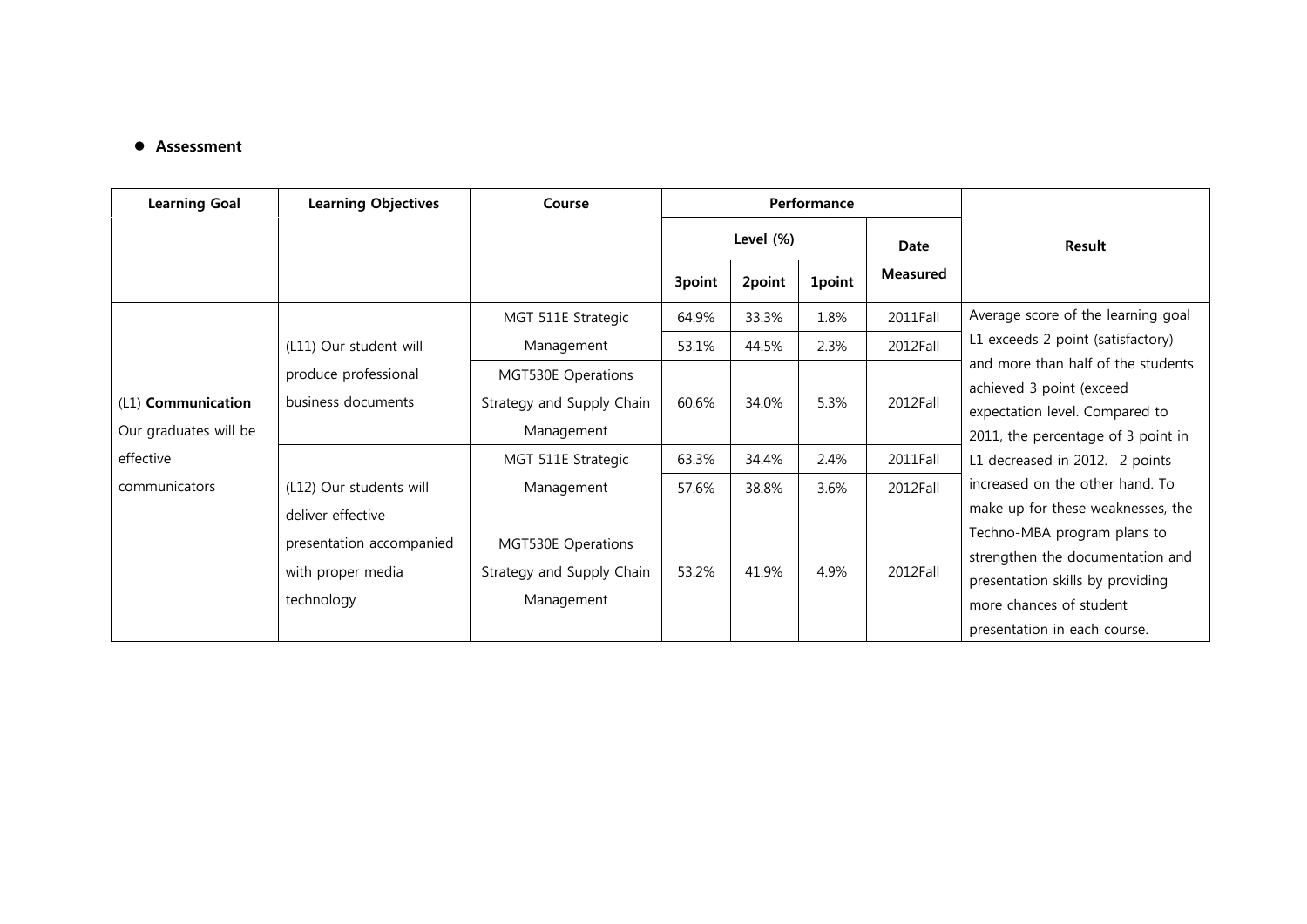| <b>Learning Goal</b>                                            | <b>Learning Objectives</b>                          | Course                                          |              |        | Performance | Result          |                                                                                                                                                                                                                                                                                                                                                            |
|-----------------------------------------------------------------|-----------------------------------------------------|-------------------------------------------------|--------------|--------|-------------|-----------------|------------------------------------------------------------------------------------------------------------------------------------------------------------------------------------------------------------------------------------------------------------------------------------------------------------------------------------------------------------|
|                                                                 |                                                     |                                                 | Level $(\%)$ |        |             | Date            |                                                                                                                                                                                                                                                                                                                                                            |
|                                                                 |                                                     |                                                 | 3point       | 2point | 1point      | <b>Measured</b> |                                                                                                                                                                                                                                                                                                                                                            |
| (L2) Leadership and<br>teamwork                                 | (L21) Our students will<br>have high-performance    | MGT 511E Strategic<br>Management                | 61.9%        | 36.2%  | 1.9%        | 2011Fall        | Compared to 2011, the percentage<br>of 3 point (exceed expectation) in<br>L2 decreased in 2012. Also, there<br>were some students who failed to<br>meet the expectation<br>(1 point). To make up for these<br>weaknesses, the Techno-MBA<br>program plans to review syllabus,<br>reorganize curriculums, and<br>promote team activities in each<br>course. |
| Our graduates will use<br>team building and                     | leadership skill                                    |                                                 | 55.6%        | 39.4%  | 5.0%        | 2012Fall        |                                                                                                                                                                                                                                                                                                                                                            |
| high-performance<br>management behaviors<br>to lead a team task | (L22) Our students will<br>know how to build a team | MGT530E Operations<br>Strategy and Supply Chain | 69.1%        | 22.8%  | 8.1%        | 2011Fall        |                                                                                                                                                                                                                                                                                                                                                            |
| successfully                                                    | successfully                                        | Management                                      | 47.9%        | 43.6%  | 8.5%        | 2012Fall        |                                                                                                                                                                                                                                                                                                                                                            |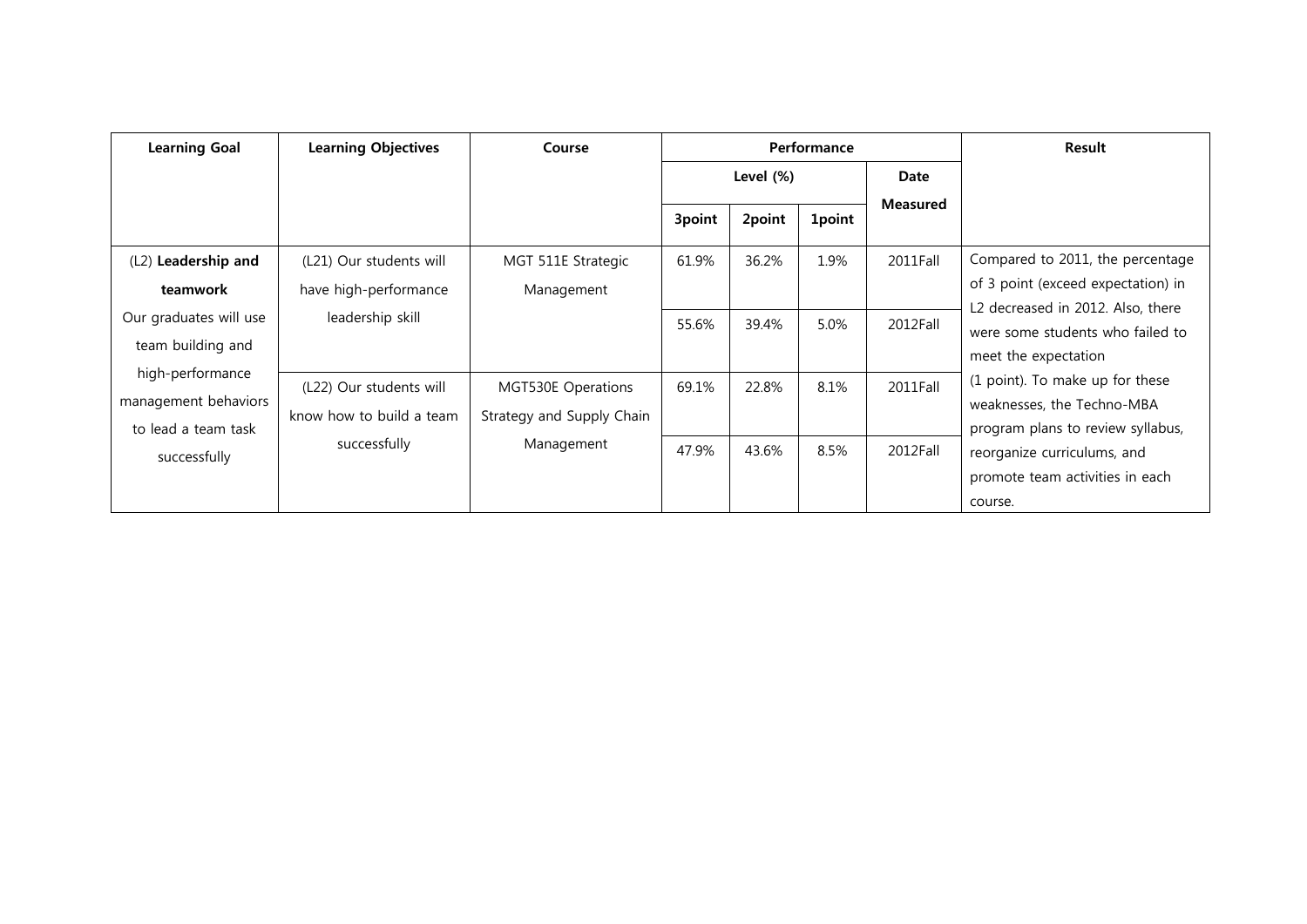| <b>Learning Goal</b>                                                                                                   | <b>Learning Objectives</b>                                                       | Course                                          | Performance |        |               |                                                                                                | Result                                                                                                                                                                    |  |
|------------------------------------------------------------------------------------------------------------------------|----------------------------------------------------------------------------------|-------------------------------------------------|-------------|--------|---------------|------------------------------------------------------------------------------------------------|---------------------------------------------------------------------------------------------------------------------------------------------------------------------------|--|
|                                                                                                                        |                                                                                  |                                                 | Level (%)   |        | Date          |                                                                                                |                                                                                                                                                                           |  |
|                                                                                                                        |                                                                                  |                                                 | 3point      | 2point | <b>1point</b> | <b>Measured</b>                                                                                |                                                                                                                                                                           |  |
| $(L3)$ Global<br>Perspective                                                                                           | (L31) Our student will<br>define global business                                 | MGT530E Operations<br>Strategy and Supply Chain | 63.2%       | 25.0%  | 11.8%         | 2011Fall                                                                                       | Compared to 2011, the percentage<br>of 3 point (exceed expectation) in                                                                                                    |  |
| Our graduates will<br>issues and relate these to<br>have a global<br>emerging business<br>opportunities<br>perspective | Management                                                                       | 44.7%                                           | 42.0%       | 13.3%  | 2012Fall      | L3 decreased seriously in<br>understanding global business<br>issues in 2012. Also, there were |                                                                                                                                                                           |  |
|                                                                                                                        |                                                                                  | MGT 511E Strategic<br>Management                | 53.1%       | 41.4%  | 5.5%          | 2012Fall                                                                                       | over 10% of students who failed to<br>meet the expectation (1 point) in<br>MGT530. To make up for these<br>weaknesses, the Techno-MBA<br>program plans to review syllabus |  |
|                                                                                                                        |                                                                                  | MGT 514 Principles of<br>Managerial Economics   | 53.1%       | 42.2%  | 4.7%          | 2012Fall                                                                                       |                                                                                                                                                                           |  |
|                                                                                                                        | (L32) Our students will<br>have command of business<br>English or other language | <b>OPI Level Test</b>                           |             |        |               | and use up-to-date global case<br>studies as teaching materials in<br>classes.                 |                                                                                                                                                                           |  |
|                                                                                                                        | of major global market                                                           |                                                 |             |        |               |                                                                                                |                                                                                                                                                                           |  |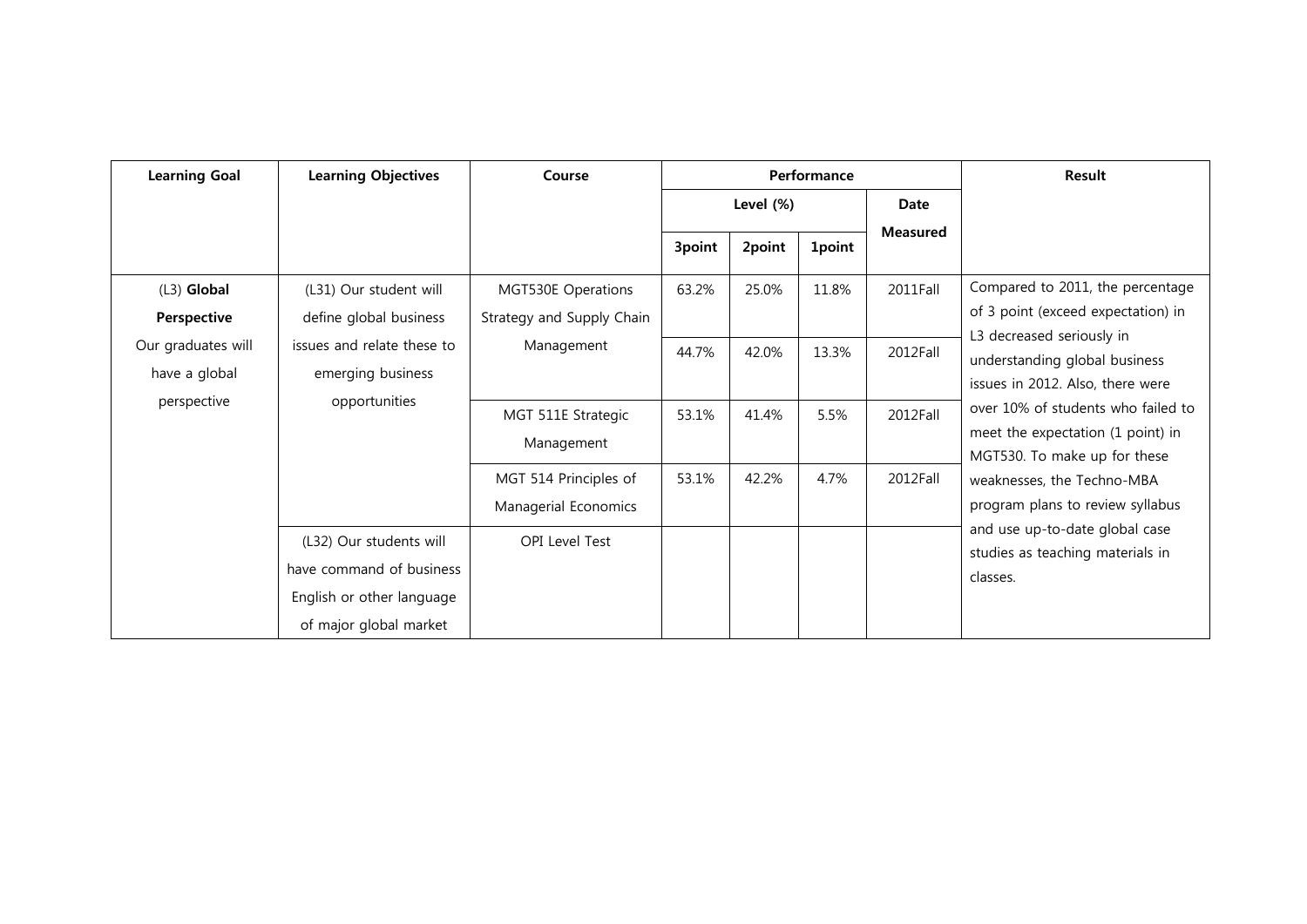| <b>Learning Goal</b>                                                                    | <b>Learning Objectives</b>                            | Course                                                        | Performance |        |               |                 | Result                                                                                                                                                                                                                                                                                                                   |
|-----------------------------------------------------------------------------------------|-------------------------------------------------------|---------------------------------------------------------------|-------------|--------|---------------|-----------------|--------------------------------------------------------------------------------------------------------------------------------------------------------------------------------------------------------------------------------------------------------------------------------------------------------------------------|
|                                                                                         |                                                       |                                                               | Level (%)   |        |               | Date            |                                                                                                                                                                                                                                                                                                                          |
|                                                                                         |                                                       |                                                               | 3point      | 2point | <b>1point</b> | <b>Measured</b> |                                                                                                                                                                                                                                                                                                                          |
| (L4) Ethically &<br><b>Socially Conscious</b>                                           | (L41) Our student will<br>identify ethical and social | MGT 511E Strategic<br>Management                              | 59.5%       | 38.5%  | 2.0%          | 2011Fall        | Compared to 2011, the percentage<br>of 3 point (exceed expectation) in<br>L41 had a similar in 2012 for<br>MGT511E, but the number of<br>students scored 1 point (failed to<br>meet expectancy) in 2012 was in a<br>significant number for MGT530E. To<br>improve this course, Techno-MBA<br>program will add additional |
| Reasoning<br>Our graduates will                                                         | dilemma and be able to<br>recognize and evaluate      |                                                               | 58.1%       | 38.1%  | 3.8%          | 2012Fall        |                                                                                                                                                                                                                                                                                                                          |
| understand the gravity<br>of ethical behavior and<br>corporate social<br>responsibility | alternative courses of<br>action                      | MGT530E Operations<br>Strategy and Supply Chain<br>Management | 48.3%       | 37.4%  | 14.3%         | 2012Fall        |                                                                                                                                                                                                                                                                                                                          |
|                                                                                         | (L42) Our students will<br>know the professional      | MGT 511E Strategic<br>Management                              | 63.3%       | 33.3%  | 3.3%          | 2011Fall        | components on ethical issues and<br>strengthen case discussion in class.                                                                                                                                                                                                                                                 |
|                                                                                         | code of conduct within<br>their discipline            |                                                               | 57.3%       | 39.6%  | 3.1%          | 2012Fall        |                                                                                                                                                                                                                                                                                                                          |